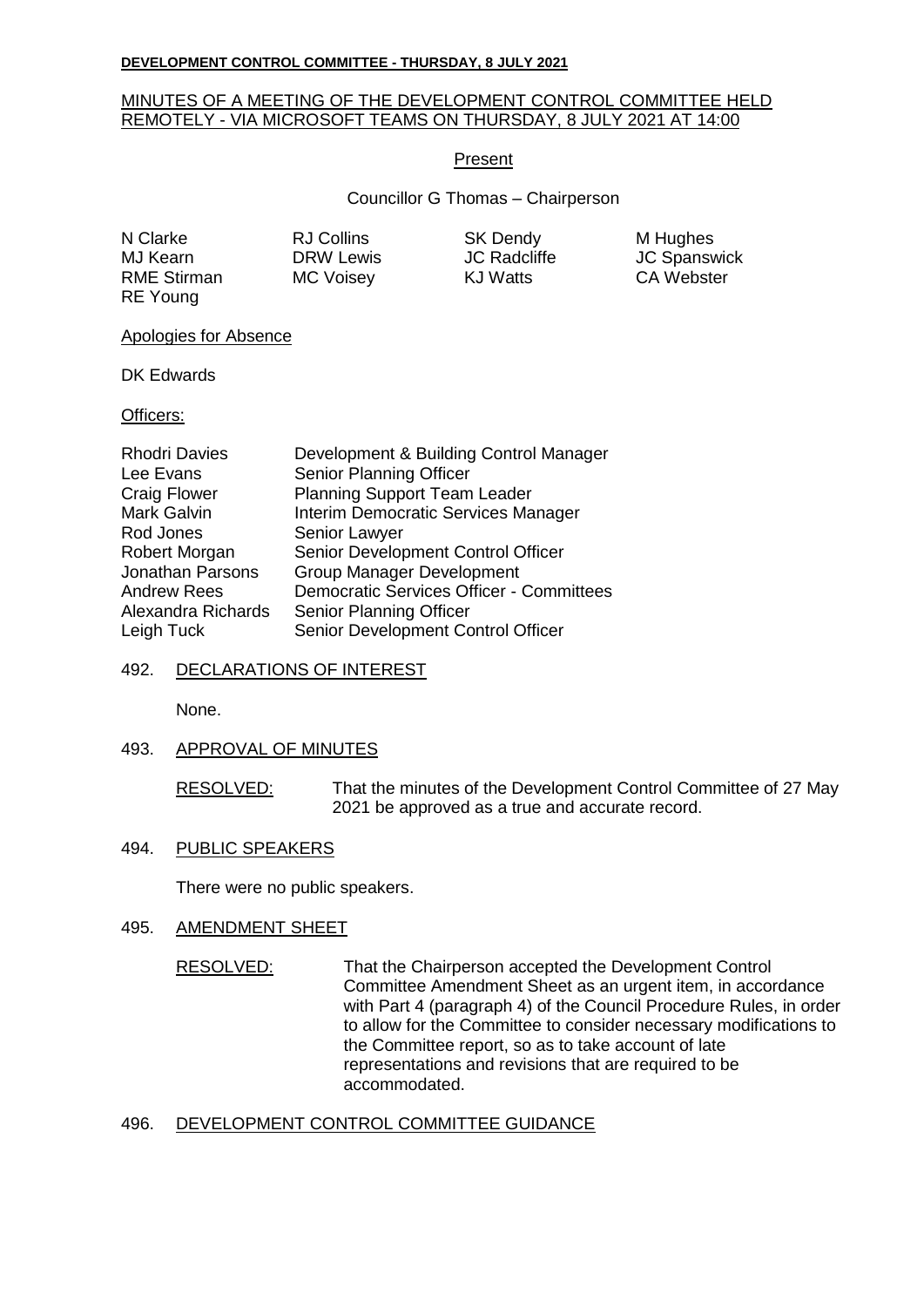#### **DEVELOPMENT CONTROL COMMITTEE - THURSDAY, 8 JULY 2021**

RESOLVED: That the summary of Development Control Committee Guidance as detailed in the report of the Corporate Director - Communities be noted.

# 497. P/21/56/FUL - BRASERIA EL PRADO, HIGH STREET, LALESTON, CF32 0LD

RESOLVED: That the above application be granted, subject to the Conditions contained in the report of the Corporate Director – Communities.

# Proposal

Construction of side addition and elevation alterations to serve existing restaurant; reconfiguration of car parking to create additional spaces and dedicated refuse store

# 498. P/21/412/RLX - 66 GROVE ROAD, BRIDGEND, CF31 3EF

RESOLVED: That the above application be granted, subject to the Conditions contained in the report of the Corporate Director – Communities.

# Proposal

Remove conditions 1 and 4 of P/20/301/FUL

Due to Councillor G Thomas (Chairperson) losing connection from the meeting during this item, Councillor Watts was elected Chairperson for this item only. On conclusion of this item, Councillor G Thomas took the Chair for the remainder of the meeting.

# 499. P/21/217/FUL - LAND ADJACENT HEOL TREDWR, WATERTON, CF31 3AJ

RESOLVED: That the above application be granted, subject to the Conditions contained in the report of the Corporate Director – Communities.

Proposal

Detached 4 bed dwelling and single garage

# 500. APPEALS

| RESOLVED:<br>(1)                    | That the following Appeals received since the last meeting<br>as listed in the report of the Corporate Director -<br>Communities, be noted.    |
|-------------------------------------|------------------------------------------------------------------------------------------------------------------------------------------------|
|                                     | Subject Of Appeal                                                                                                                              |
| A/21/3274987 (1920)<br>P/20/752/FUL | Part Conversion Of Garage & Roof Extension To Create 1-<br>Bed Residential Unit; Associated External Alterations 19<br>Coychurch Road, Pencoed |
| ENV/3275423 (1921)<br>T/21/7/TPO    | Continual Pollarding Of Trees (T/18/17/TPO Refers) Rear Of<br>44 Briary Way, Brackla, Bridgend                                                 |
| A/21/32761 (1922)<br>P/20/859/FUL   | Change Of Use Of Retail Shop (A1) To Hot-Food Takeaway<br>Chip Shop (A3): 10 Caerau Road, Maesteg                                              |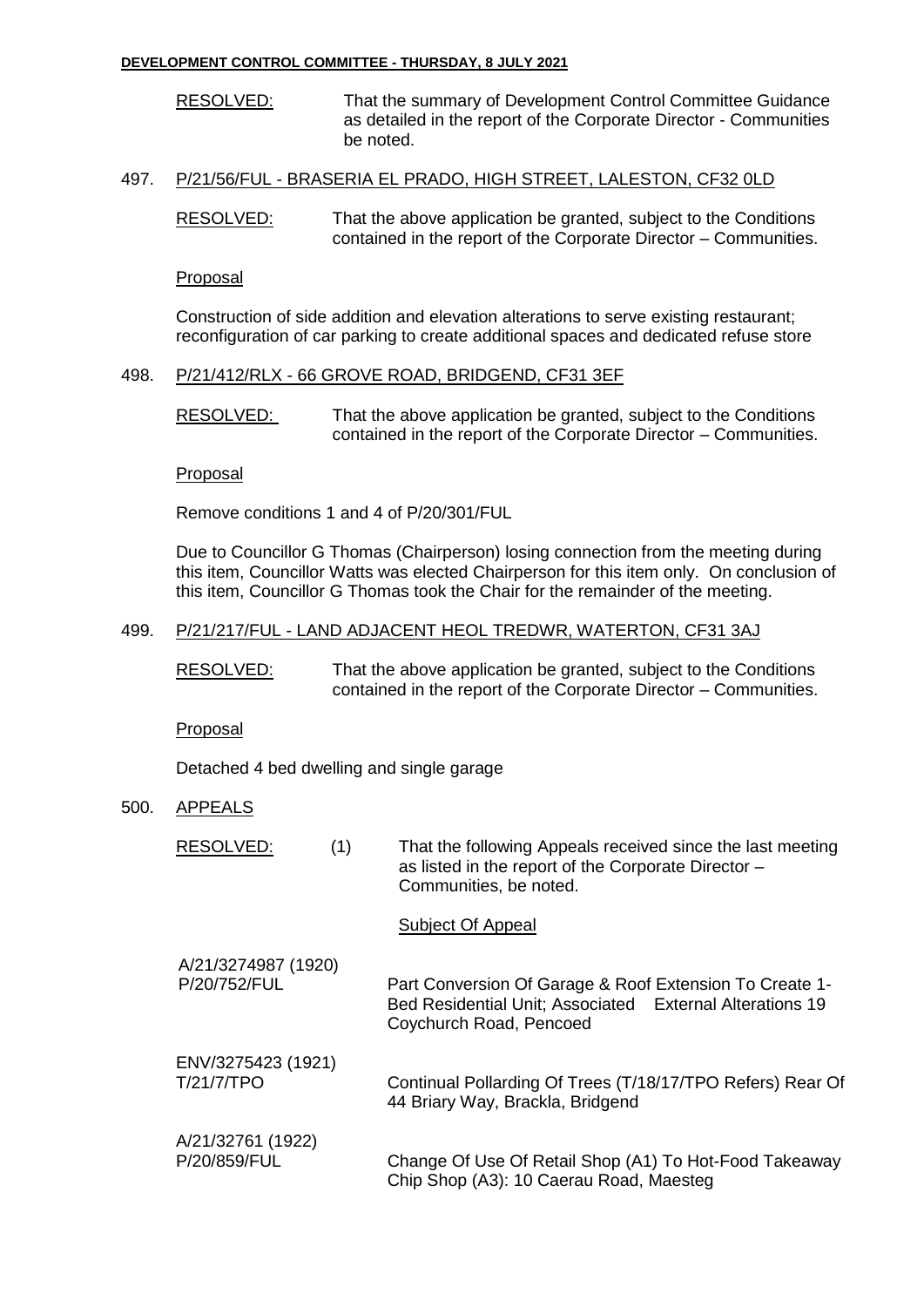| D/21/3276567 |                                              |
|--------------|----------------------------------------------|
| P/20/997/FUL | Single Storey Rear Extension and Dormer Roof |
|              | Extension: 20 Hillsboro Place, Porthcawl     |

- D/21/3277143 (1924) P/21/128/FUL Raise Roof To Create First Floor With 3 Bedrooms, Ensuite And Bathroom; Single Storey Rear Extension With Balcony Over; Canopy Over Front Door (Side): 64 West Park Drive, Porthcawl
	- (2) That it be noted that the Inspector Appointed by the Welsh Ministers to determine the following appeal directed that the Appeal be allowed subject to conditions:

# Subject of Appeal

- A/21/3268705 (1914) P/20/600/TPN Prior Notification For Proposed Telecommunications Installation: 20.0m Phase 8 Monopole C/W Wraparound Cabinet At Base And Associated Ancillary Works: A4063 St Brides Minor (Next To Layby), Sarn (3) That it be noted that the Inspector Appointed by the Welsh Ministers to determine the following appeals directed that they be dismissed: Subject of Appeals A/21/3270088 (1915) P/20/382/OUT One bedroom detached bungalow with 1 off road parking space: 10 Tonteg, Pencoed A/21/3272695 (1918) P/20/713/FUL Retention of raised ground & erection of 1.8m high fence: 5 St Michaels Way, Brackla A/21/3272433 (1916) P/19/861/FUL Siting of a mobile timber eco residential unit on land part of the Blackbridge Arabian Stud: land at Blackbridge Arabian Stud, Tylagwyn, Pontrhyl.
- 501. TRAINING LOG
	- RESOLVED: That the report of the Corporate Director Communities on the updated Training Log be noted.

# 502. URGENT ITEMS

There were no urgent items.